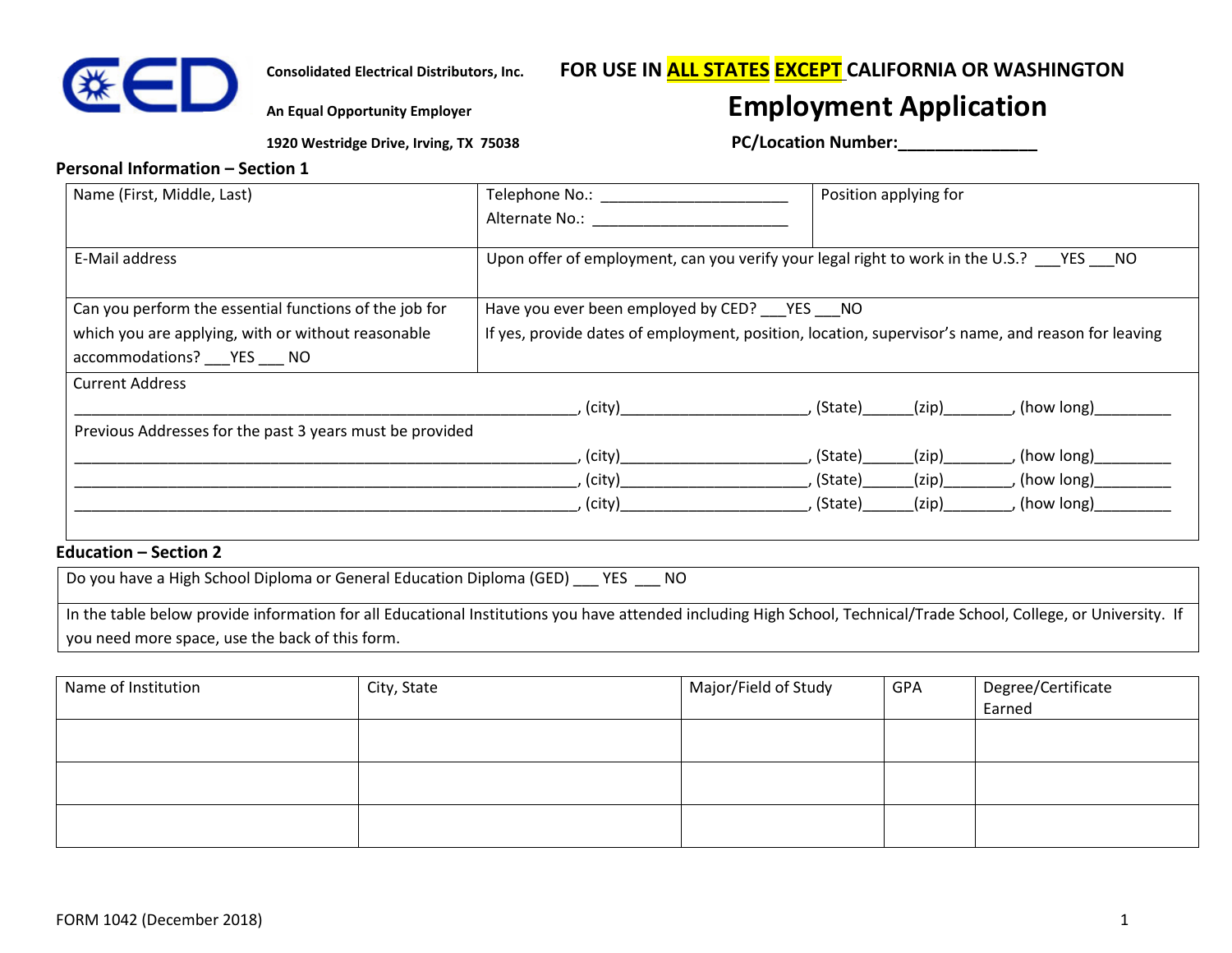#### **Employment History – Section 3**

Below provide information on all employment for the past 10 years. Any gaps in employment must be explained within the space provided in the chronological order of the employment history. Start with current or most recent employer. You may use the back of this form if more space is needed. You are exempt from answering the salary question if applying to work in Philadelphia, New York City, the States of Connecticut, Delaware, Hawaii, Massachusetts, Oregon, Vermont, Albany County, NY, or Westchester County, NY.

| Were you subject to the Federal Motor Carrier Safety Regulations (FMCSRs) while employed? (* see explanation at bottom of section)                |  |                                                                                                                                                                                                                                     | No _____________________                                                                                                                                                                                                            |
|---------------------------------------------------------------------------------------------------------------------------------------------------|--|-------------------------------------------------------------------------------------------------------------------------------------------------------------------------------------------------------------------------------------|-------------------------------------------------------------------------------------------------------------------------------------------------------------------------------------------------------------------------------------|
|                                                                                                                                                   |  |                                                                                                                                                                                                                                     | <b>No.</b> The contract of the contract of the contract of the contract of the contract of the contract of the contract of the contract of the contract of the contract of the contract of the contract of the contract of the cont |
|                                                                                                                                                   |  |                                                                                                                                                                                                                                     |                                                                                                                                                                                                                                     |
|                                                                                                                                                   |  |                                                                                                                                                                                                                                     |                                                                                                                                                                                                                                     |
|                                                                                                                                                   |  |                                                                                                                                                                                                                                     |                                                                                                                                                                                                                                     |
|                                                                                                                                                   |  |                                                                                                                                                                                                                                     |                                                                                                                                                                                                                                     |
|                                                                                                                                                   |  |                                                                                                                                                                                                                                     |                                                                                                                                                                                                                                     |
|                                                                                                                                                   |  |                                                                                                                                                                                                                                     |                                                                                                                                                                                                                                     |
| Were you subject to the Federal Motor Carrier Safety Regulations (FMCSRs) while employed? (* see explanation at bottom of section)                |  | <b>Yes</b> and the set of the set of the set of the set of the set of the set of the set of the set of the set of the set of the set of the set of the set of the set of the set of the set of the set of the set of the set of the |                                                                                                                                                                                                                                     |
| Did you perform any US DOT or FMCSRS safety sensitive functions, subject to drug and alcohol testing? (**see explanation at bottom of section)Yes |  |                                                                                                                                                                                                                                     | No______________                                                                                                                                                                                                                    |
|                                                                                                                                                   |  |                                                                                                                                                                                                                                     |                                                                                                                                                                                                                                     |
|                                                                                                                                                   |  |                                                                                                                                                                                                                                     | Zip in the set of the set of the set of the set of the set of the set of the set of the set of the set of the                                                                                                                       |
|                                                                                                                                                   |  |                                                                                                                                                                                                                                     |                                                                                                                                                                                                                                     |
|                                                                                                                                                   |  |                                                                                                                                                                                                                                     |                                                                                                                                                                                                                                     |
|                                                                                                                                                   |  |                                                                                                                                                                                                                                     |                                                                                                                                                                                                                                     |
| Were you subject to the Federal Motor Carrier Safety Regulations (FMCSRs) while employed? (* see explanation at bottom of section)                |  | <b>Yes</b> and the contract of the contract of the contract of the contract of the contract of the contract of the contract of the contract of the contract of the contract of the contract of the contract of the contract of the  | No___________________                                                                                                                                                                                                               |
| Did you perform any US DOT or FMCSRS safety sensitive functions, subject to drug and alcohol testing? (**see explanation at bottom of section)Yes |  |                                                                                                                                                                                                                                     | <b>No.</b> The contract of the contract of the contract of the contract of the contract of the contract of the contract of the contract of the contract of the contract of the contract of the contract of the contract of the cont |
| Explain any gaps in employment between this job and next one listed                                                                               |  |                                                                                                                                                                                                                                     |                                                                                                                                                                                                                                     |

**\*Federal Motor Carrier Safety Regulations (FMCSR) apply to anyone operating a motor vehicle on a highway in interstate commerce to transport passengers or property when the vehicle: (1) has a GVWR of 10,001 pounds or more, (2) is designed or used to transport more than 8 passengers (including the driver) for compensation, (3) is designed or used to transport more than 15 passengers, including the driver, and is not used to transport passengers for compensation, or (4) is of any size and is used to transport hazardous materials in a quantity requiring placarding. \*\* 49 CFR Part 40 applies to employees who work in safety sensitive positions that are regulated by the Department of Transportation (DOT) and subject to pre-employment, random, and reasonable suspicion drug and alcohol testing.**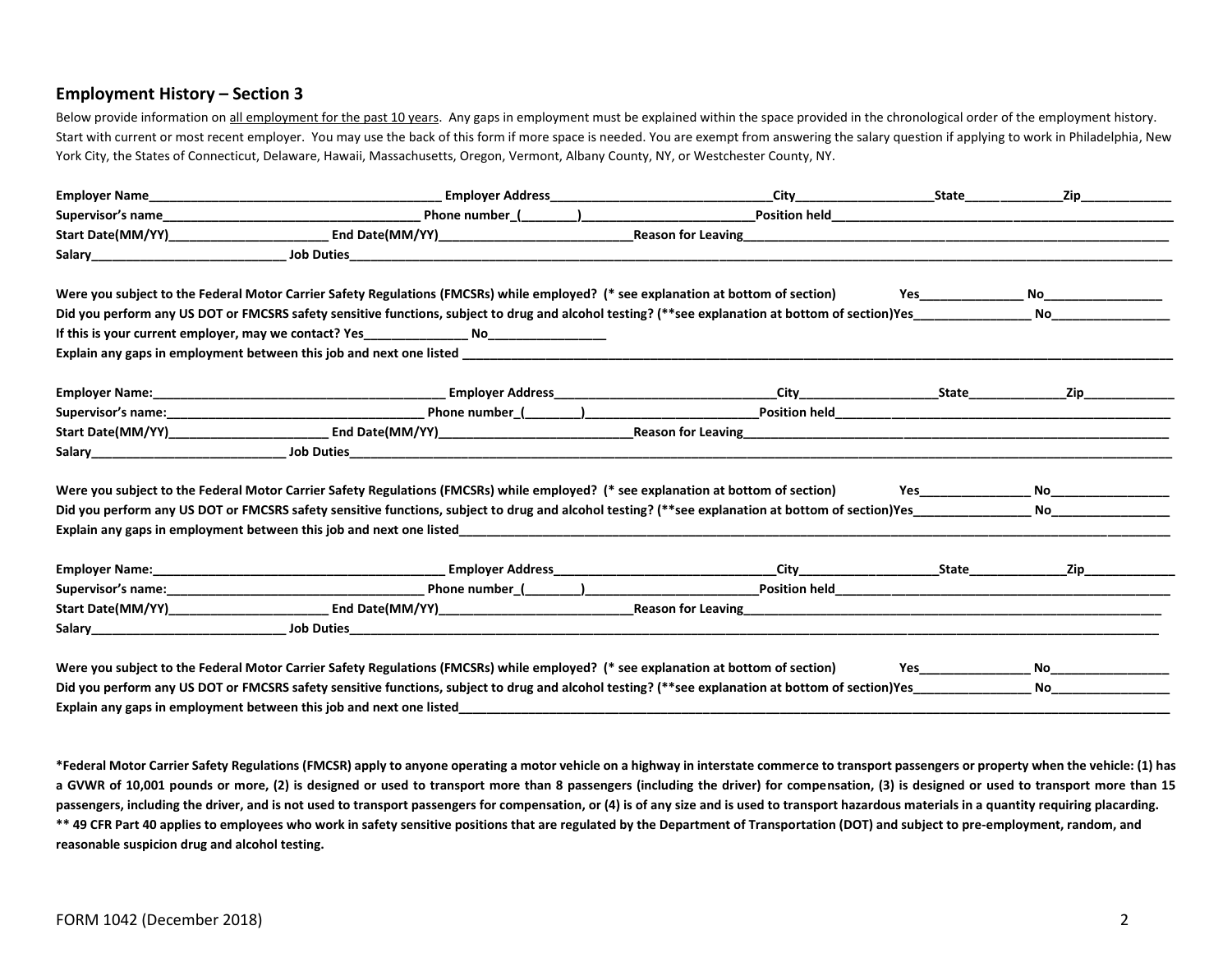#### **Driving Information – Section 4**

**Because most of our positions require at least some incidental driving, we ask that all applicants, even applicants not applying to be a Driver, provide this information.**

| Driver's License No.                                                                      | License Class | State of issue | Expiration                                                                      |
|-------------------------------------------------------------------------------------------|---------------|----------------|---------------------------------------------------------------------------------|
| Do you have a Commercial Driver's License? Yes                                            | No.           |                | Has your driver's license, permit, or privilege ever been suspended or revoked? |
| If yes, you <b>MUST</b> provide details<br>Yes<br>No.                                     |               |                |                                                                                 |
| Have you ever been denied a license, permit, or privilege to operate a motor vehicle? Yes |               | Νo             | If yes, you <b>MUST</b> provide details                                         |
|                                                                                           |               |                |                                                                                 |

Provide information for all accidents in the past 3 years. If you need more space, use the back of this form. If you have not had an accident in the past 3 years, place a check mark in this space \_\_\_\_\_ and leave the next item blank.

| Date of  | Nature of Accident (brief description) | No. of     | No. of   | <b>Hazardous Materials</b> | Did You Receive a | State accident |
|----------|----------------------------------------|------------|----------|----------------------------|-------------------|----------------|
| Accident |                                        | Fatalities | Injuries | Spilled?                   | Citation?         | occurred       |
|          |                                        |            |          | Yes                        | Yes               |                |
|          |                                        |            |          | No                         | <b>No</b>         |                |
|          |                                        |            |          | Yes                        | $-$ Yes           |                |
|          |                                        |            |          | No                         | No                |                |
|          |                                        |            |          | $\mathsf{\_}$ Yes          | $-$ Yes           |                |
|          |                                        |            |          | No                         | No                |                |

Provide information for all traffic citations you have received in the last 3 years. If you need more space, use the back of this form. If you have not received any citations in the past 3 years, or have been found not guilty of all citations, place a check mark in this space \_\_\_\_\_ and leave the next item blank. (Applicants in Massachusetts need not disclose minor traffic violations).

| Date of citation | Violation (speeding, running a red light, DUI, etc.) | State of Violation |
|------------------|------------------------------------------------------|--------------------|
|                  |                                                      |                    |
|                  |                                                      |                    |
|                  |                                                      |                    |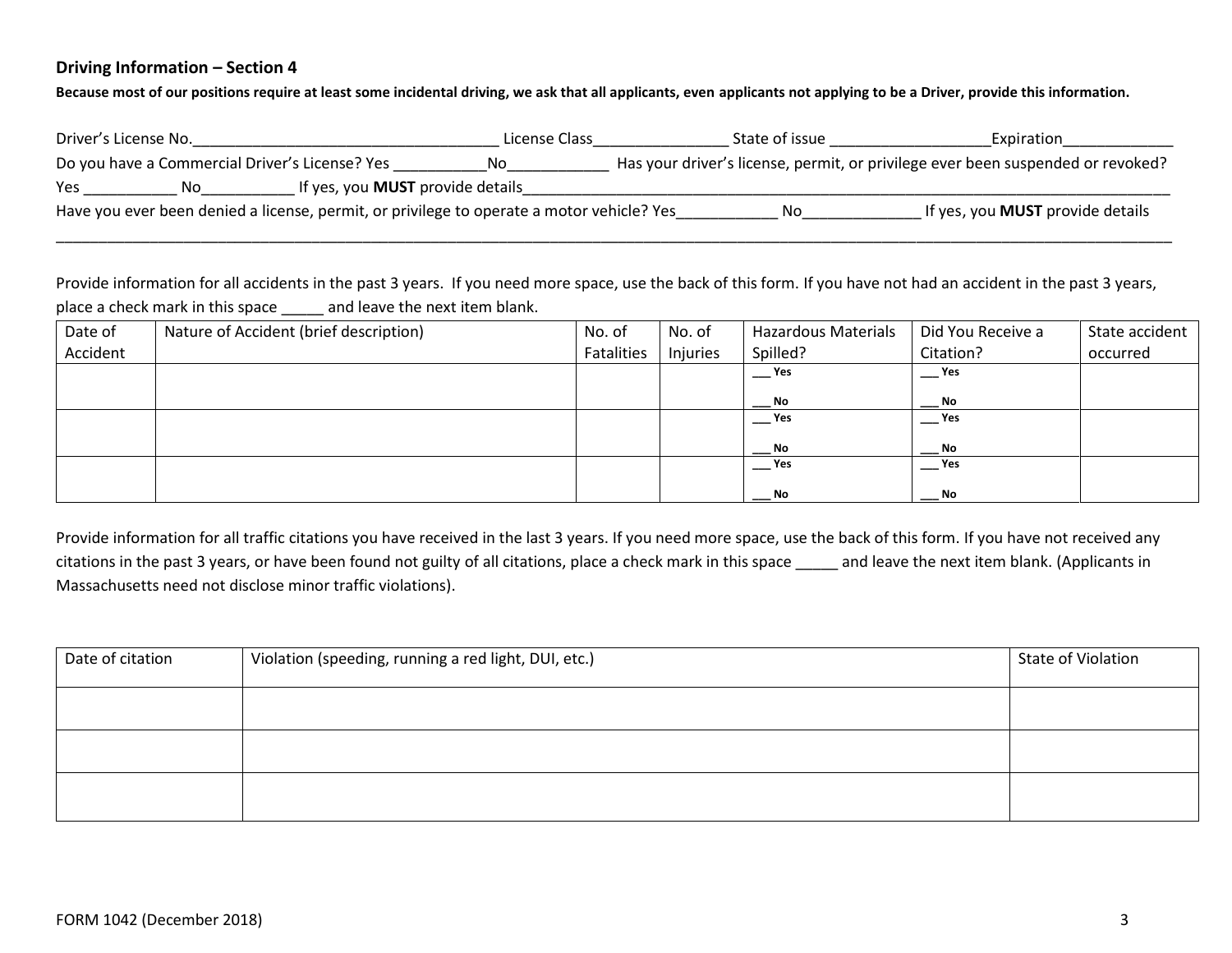**Drivers of Commercial Motor Vehicles – Section 5** Please complete this section if you have experience with operating or are applying for a position that involves operating a vehicle to transport passengers or property when the vehicle: (1) has a GVWR of 10,001 lbs. or more, (2) is designed or used to transport more than 8 passengers (including the driver) for compensation, (3) is designed or used to transport more than 15 passengers, including the driver, and is not used to transport passengers for compensation, or (4) is of any size and is used to transport hazardous materials in a quantity requiring placarding. **Otherwise, leave this section blank.**

Do you have or can you obtain a Medical Examiner's Certificate less than two years old? \_\_\_\_ YES \_\_\_\_ NO Have you tested positive, or refused to test, on any pre-employment drug or alcohol test administered by an employer to which you applied for, but did not obtain, safety-sensitive transportation work covered by DOT agency drug and alcohol testing rules during the past two years? YES NO If you answered yes, can you provide/obtain proof that you've successfully completed the DOT return to duty requirements? YES NO Can you speak and read English well enough to understand highway signs and signals, respond to official questions, and make legible entries on driving reports and records? YES NO

Section 383.21 FMCSR states "No person who operates a commercial motor vehicle shall at any time have more than one driver's license. By my signature on this application, I certify that I do not have more than one motor vehicle license, the information for which is listed above.

#### Provide information on your experience with driving the following vehicles. If none list None or N/A

| Class of Equipment     | Type of Equipment (Van, Tank, Flat, Etc.) | Date From | Date To | Approximate No. of Miles<br>(Total) |
|------------------------|-------------------------------------------|-----------|---------|-------------------------------------|
| <b>Straight Truck</b>  |                                           |           |         |                                     |
| Tractor & Semi-Trailer |                                           |           |         |                                     |
| Other                  |                                           |           |         |                                     |

#### **Special Skills, Qualifications, Knowledge – Section 6**

List special skills and knowledge you possess that you believe to be relevant to this position including; computer skills, foreign language proficiency, volunteer experience, specialized training, professional licenses or certifications, membership in trade organizations, special product knowledge, etc.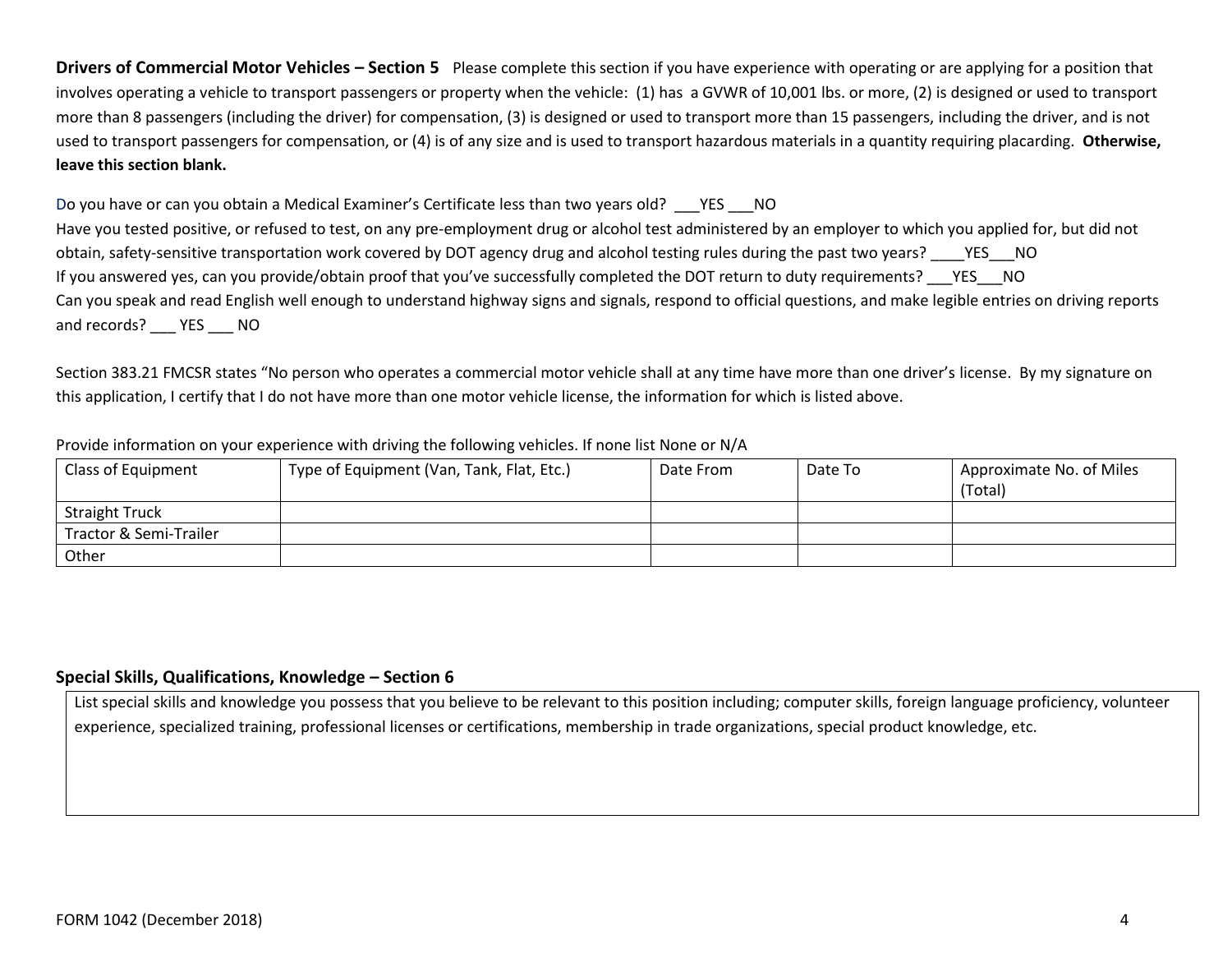#### **References – Section 7** All applicants must provide at least 3 personal or professional references below. Do not list relatives.

| Name | Relationship<br>to you? | Years | Phone number | Address        |
|------|-------------------------|-------|--------------|----------------|
|      |                         | known |              | Email if known |
|      |                         |       |              |                |
|      |                         |       |              |                |
|      |                         |       |              |                |
|      |                         |       |              |                |
|      |                         |       |              |                |
|      |                         |       |              |                |

### **Additional Personal Information – Section 8**

Please skip this section and go directly to Section 9 if you are applying for employment in the states of CT, HI, IL, MA, MN, NJ, OR, RI, VT, or in the cities of Austin, TX, Baltimore, MD, Buffalo, NY, Columbia, MO, Kansas City, MO, Philadelphia, PA, New York, NY, Rochester, NY, Washington, DC, or in Montgomery County, MD or Prince George's County, MD. An applicant for a position the physical location of which will be in whole, or substantial part, in New Jersey is instructed not to answer this question.

Have you been convicted of a felony or misdemeanor in the past 7 years? YES NO If yes, please explain: (You are not required to disclose criminal history information on this employment application for an arrest that did not result in a conviction, or convictions that have been: pardoned, erased, dismissed, discharged, sealed, expunged, or for a marijuana conviction that is more than two years old. Conviction is not an automatic bar to employment).

## **Notifications/Certification – Section 9** All Applicants **must** read and sign Section 9

**CED is an Equal Opportunity Employer**: In compliance with Federal, State, and local Equal Employment Opportunity laws. CED does not discriminate based on race, color, national origin, ancestry, sex, pregnancy, childbirth, or related medical conditions, marital status, religious creed, disability, age, sexual orientation, gender identity, veteran status, or any other characteristics protected by law. CED complies with the law regarding reasonable accommodation for disabled persons. In accordance with regulatory requirements, CED's Affirmative Action Programs will be available for inspection by employees and applicants at the appropriate Division Office during normal business hours.

**Pay Transparency:** CED will not discharge or in any other manner discriminate against employees or applicants because they have inquired about, discussed, or disclosed their own pay or the pay of another employee or applicant. However, employees who have access to the compensation information of other employees or applicants as a part of their essential job functions cannot disclose the pay of other employees or applicants to individuals who do not otherwise have access to compensation information, unless the disclosure is (a) in response to a formal complaint or charge, (b) in furtherance of an investigation, proceeding, hearing, or action, including an investigation conducted by CED, or (c) consistent with CED's legal duty to furnish information.

**Drug-Free Workplace: Pre-Notification/Testing Consent:** This is to inform you that CED policy requires all applicants to successfully complete a urine drug screen to qualify for employment. By your signature on this Employment Application you consent to cooperate with urinalysis testing for controlled substances, and you understand that to the extent permitted by law, a positive result will disqualify you from employment. You also acknowledge that you